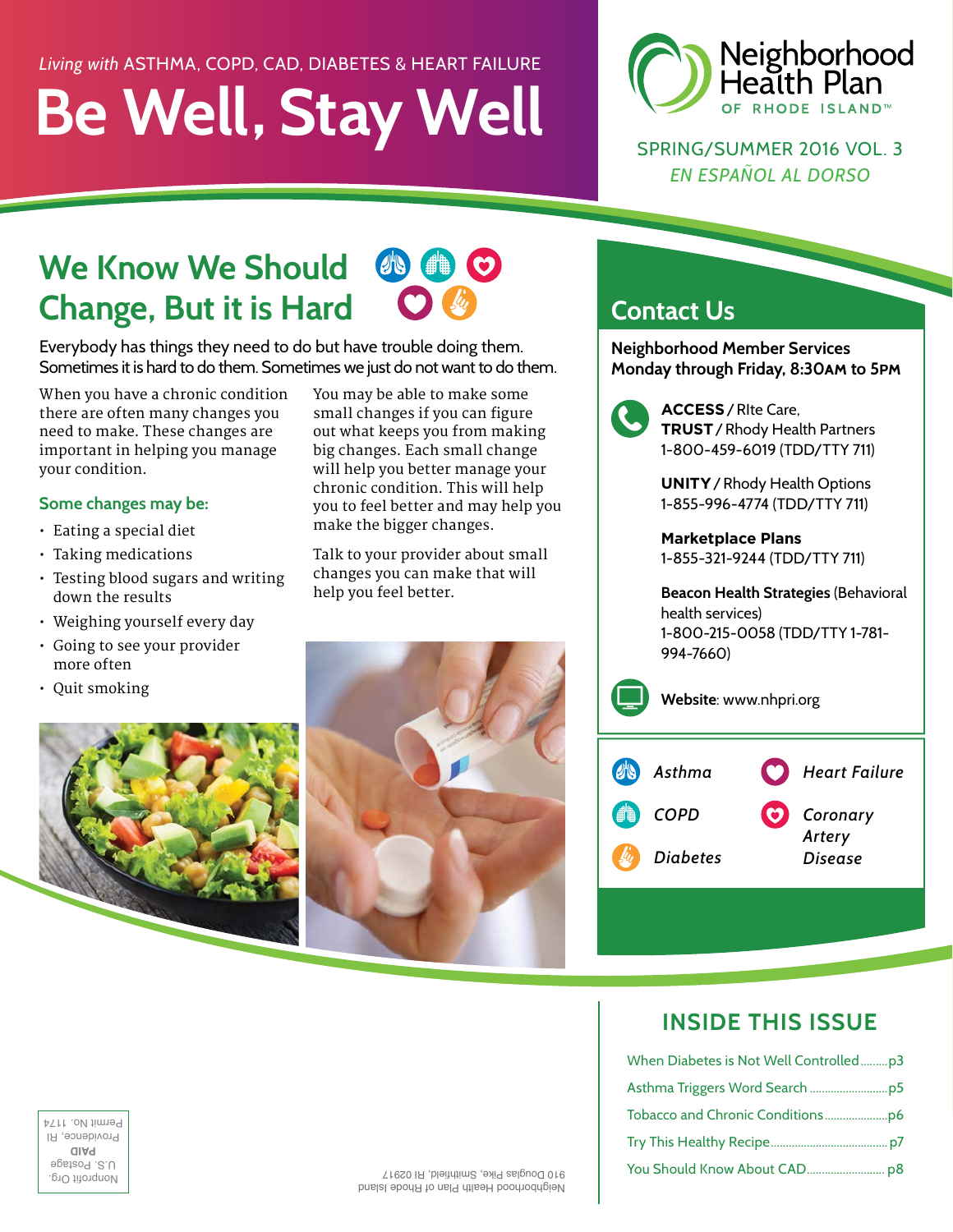# **ABO 40**

### **Understand Why Taking Your Medication is Important**

There are many medications that can help control your chronic condition. Your provider will order the best medicine for you. It is important for you to take this medication exactly as your provider told you. Not taking your medications the right way can make your condition worse. It can also lead to emergency room visits and hospital stays.

### **Ask your provider:**

- Why do I need this medication?
- How will I know it is working?
- How is it going to help me?
- What are the side effects?
- When do I take it?
- How long will I have to take it?
- How do I take it?
- What should I do if I miss a dose?

### **Simple things that can help:**

- Keep a list of all of your medications with you
- Update the list if your provider makes changes
- Put a note on the refrigerator or bathroom mirror to remind you
- Take medications at the same time every day
- Use daily dosing containers
- Keep medications where you will notice them
- Refill your medications before you run out
- Take a supply of medications when you go out or travel

### **Medications only work if you take them the way they have been ordered for you.**

**Call your provider if you have questions about your medications.**

## **ABOGO**

Manage Your Health with "My Neighborhood Health Guide"



Neighborhood has an online tool to help you manage your health. This guide is called My Neighborhood Health Guide. This tool is for all Neighborhood members 18 years old and older. It is available in English and Spanish.

### **With this tool you can:**

- Get answers to questions about your health.
- Get a summary of your health risks.
- Use resources, education, and self-management tools.
- Lower your health risks.
- You will need your Neighborhood Identification number to register.

**A Neighborhood Care Manager may call and offer to help you manage your health.** 

**Go to www.nhpri.org/CurrentMembers/YourHealth and click on My Neighborhood Health Guide.**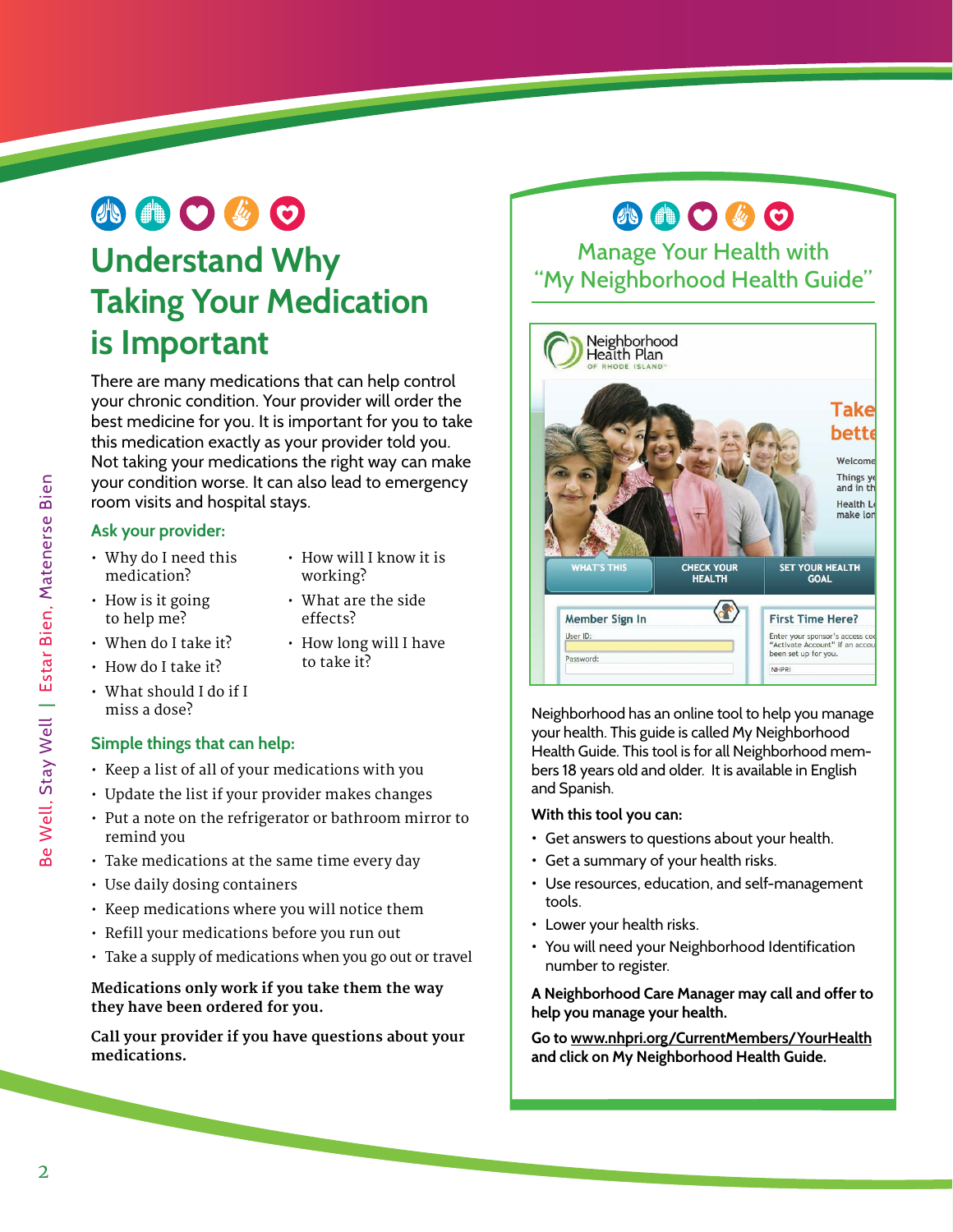# **When Diabetes is Not Well Controlled**

### If your diabetes is not well controlled this can cause many problems. These are called diabetes complications.

- **If you have high blood sugars over time this can cause:**
- High blood pressure
- Kidney disease or kidney damage
- Heart attacks or strokes
- Nerve problems (Neuropathy)
- Eye problems
- Skin problems
- Feet problems

# 小曲〇必〇

#### **It is important to:**

- Keep your blood sugars in good control.
- See your provider at least every 6 months.
- Tell your provider if you are having any problems.

### **Your provider will check your:**

- Weight
- Blood pressure
- Feet for circulation, nerve damage and skin problems
- A1c blood test (this measures your blood sugar average for the last 3 to 4 months)
- Cholesterol level
- Urine to see how your kidneys are working
- Eyes
- Teeth and gums

**Your provider may also send you to a specialist for your eyes, feet and teeth.**

**Ask your provider about the best way to manage your diabetes.**

# **Sleep Apnea May Be Effecting Your Chronic Condition**

Sleep apnea is a sleep disorder where people stop breathing during the night, often for one minute or more. People who have sleep apnea also wake up many times during the night. This causes poor sleep and causes a person to feel tired all the time.

While you are sleeping your airway closes. This causes a decrease in the airflow and oxygen to the lungs. Loud snoring can happen when air squeezes past the obstruction. Snoring and feeling sleepy during the day are two of the most common sleep apnea symptoms.

### **Other symptoms:**

- Snoring loudly
- Waking up often during the night
- Dry throat after waking up
- Headaches
- Gasping, choking or coughing at night
- Being irritable
- Being moody

**If these things are happening to you call your provider to see if you need to be tested for sleep apnea.** 

### **Sleep Apnea can worsen or lead to:**

- Diabetes
- Asthma
- Heart Failure
- High blood pressure
- Heart attack
- Stroke
- Coronary Artery Disease (CAD)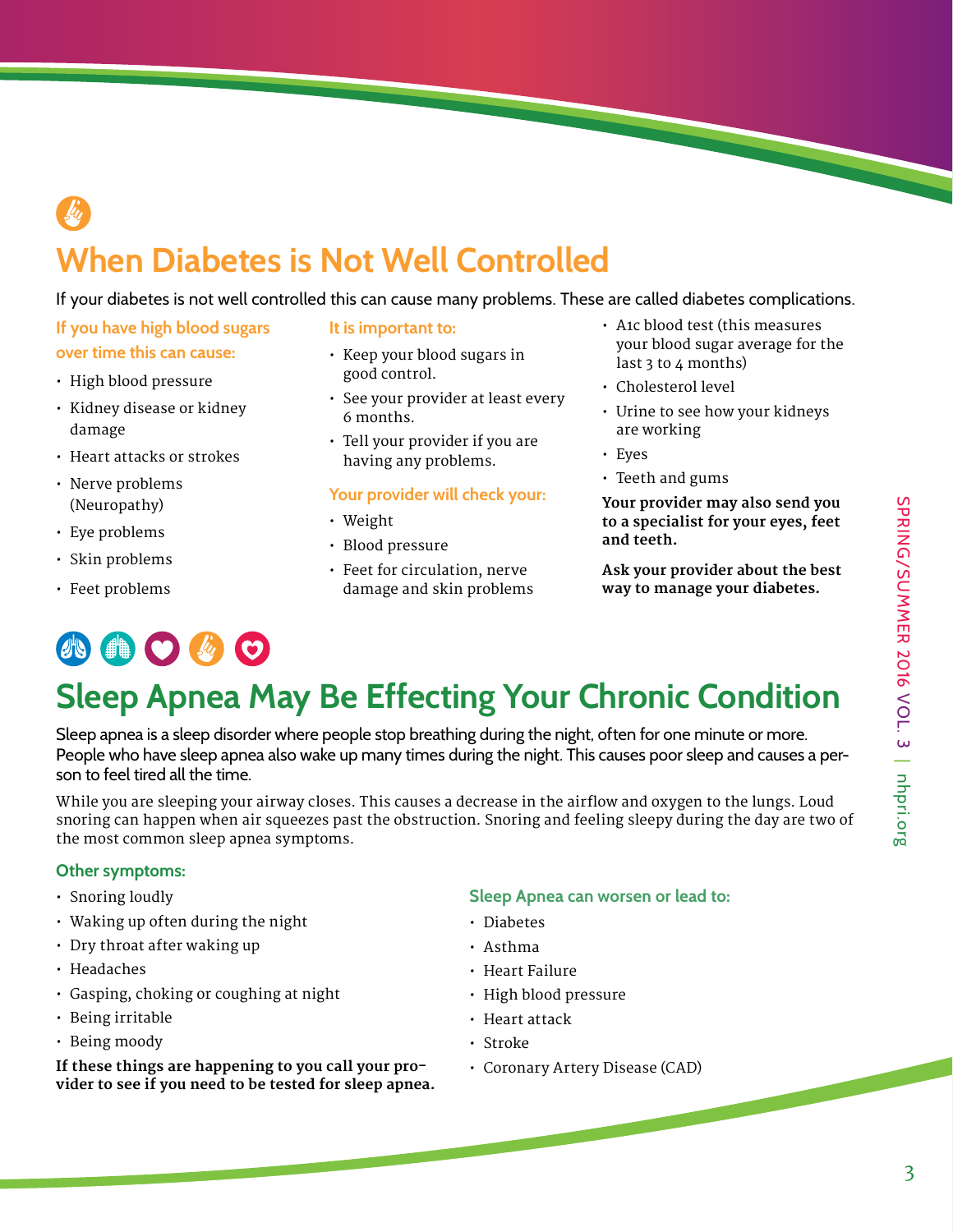

## **Preventing Lung Infections**

Preventing lung infections is very important for everyone. When you have Asthma or COPD it is especially important. Colds and Flu can very quickly develop into a more serious illness like Pneumonia.

#### **To Prevent Infections:**

- **Wash your hands often.** Keep your hands away from your face. This helps keep germs from getting into your nose, mouth, and lungs.
- **Stay away from people who are sick.** Ask people to get well before visiting. Wear a face mask in crowded places.
- **Keep your airways clear.** Talk with your doctor about controller inhalers, nasal sprays, and cough medication to reduce congestion.
- **Drink fluids to stay hydrated.** Water helps keep mucus thin. Fluids also help flush germs out of the body.
- **Keep equipment clean.** Follow the cleaning instructions:
	- » Spacers
	- » Nebulizers
- » Oxygen supplies
- » CPAP & BiPAP (sleep apnea machines)
- **Talk with your provider about the Flu and Pneumonia vaccines.**
- **Signs of infection:**
	- » Coughing
	- » Wheezing
	- » Shortness of breath
	- » Thick, colored mucus
	- » Fever
	- » Weakness

Even when you are very careful you may still get sick. Call your provider at the first sign of illness. By getting quick treatment you may prevent a more serious infection.

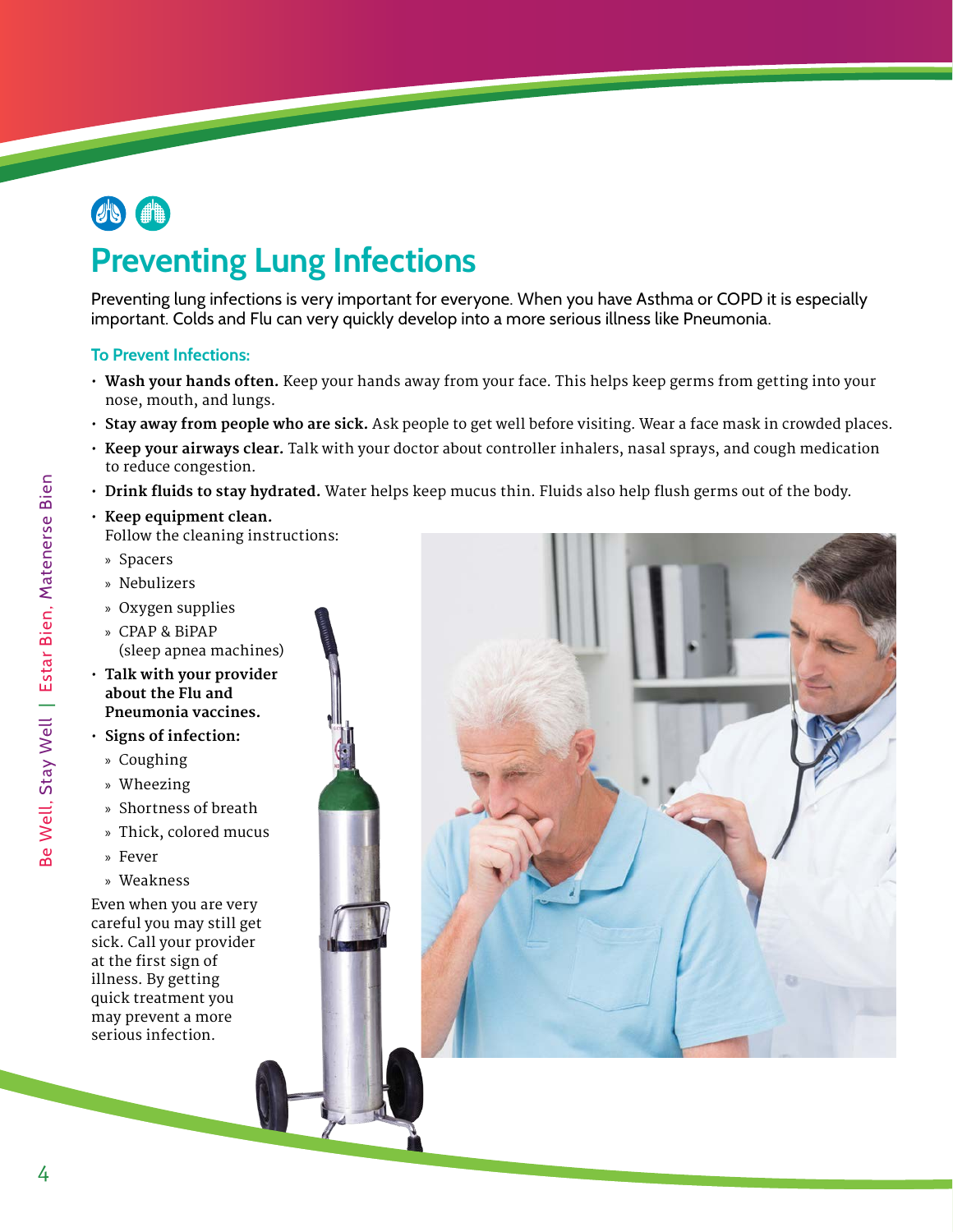# **Asthma Triggers**

 $46$ 

Asthma triggers are things that make your asthma worse. Avoiding asthma triggers helps to control your asthma. **Can you find these things in this puzzle that can trigger an asthma attack?**

| <b>Dust</b>         |              |              |              | Pollen         |              |                |              | Perfume      |                 |                |              |  |  |
|---------------------|--------------|--------------|--------------|----------------|--------------|----------------|--------------|--------------|-----------------|----------------|--------------|--|--|
| <b>Humidity</b>     |              |              |              | Cold           |              |                |              |              | <b>Pets</b>     |                |              |  |  |
| <b>Coackroaches</b> |              |              |              | <b>Anxiety</b> |              |                |              |              | <b>Smoke</b>    |                |              |  |  |
| Food                |              |              |              | Mold           |              |                |              |              | <b>Medicine</b> |                |              |  |  |
| $\mathbf D$         | B            | S            | E            | M              | U            | F              | $\mathbb{R}$ | E            | $\mathbf{P}$    | T              | M            |  |  |
| H                   | $\mathbf U$  | M            | $\bf{I}$     | $\mathbf D$    | $\bf{I}$     | T              | Y            | N            | S               | G              | E            |  |  |
| A                   | $\mathbf{P}$ | S            | Z            | $\mathbf R$    | $\mathbf U$  | B              | M            | Q            | $\mathbf R$     | $\mathbf{P}$   | D            |  |  |
| N                   | L            | $\mathbf V$  | T            | A              | Y            | Z              | $\mathbf{O}$ | L            | N               | Z              | I            |  |  |
| X                   | $Z_{\rm}$    | E            | L            | $\mathbf D$    | E            | T              | L            | A            | B               | $\mathsf C$    | $\mathsf{C}$ |  |  |
| $\bf{I}$            | L            | $\mathbf{A}$ | K            | Q              | $\mathbf{P}$ | M              | $\mathbf D$  | K            | E               | F              | $\bf{I}$     |  |  |
| Ε                   | J            | $\mathsf C$  | $\mathbf{A}$ | $\mathbf{O}$   | W            | Z              | A            | $\mathbf{O}$ | H               | $\mathbf V$    | N            |  |  |
| T                   | $\mathsf C$  | M            | L            | H              | M            | $\mathbf{A}$   | D            | $\mathbf{P}$ | $\overline{O}$  | $\mathsf C$    | E            |  |  |
| Y                   | S            | L            | N            | K              | L            | S              | $\mathbf R$  | E            | Y               | F              | L            |  |  |
| $\mathbf R$         | E            | $\mathsf C$  | $\mathbf{O}$ | L              | $\mathbf D$  | $\mathbf R$    | D            | T            | M               | A              | Z            |  |  |
| N                   | L            | $\mathbf{P}$ | B            | $\mathbf R$    | X            | $\mathbf U$    | Ε            | S            | Y               | $\mathbf R$    | $\mathbf{P}$ |  |  |
| T                   | S            | E            | $H_{\rm}$    | $\mathsf C$    | $\mathbf{A}$ | $\overline{O}$ | $\mathbf R$  | K            | $\mathsf{C}$    | $\overline{O}$ | $\mathsf C$  |  |  |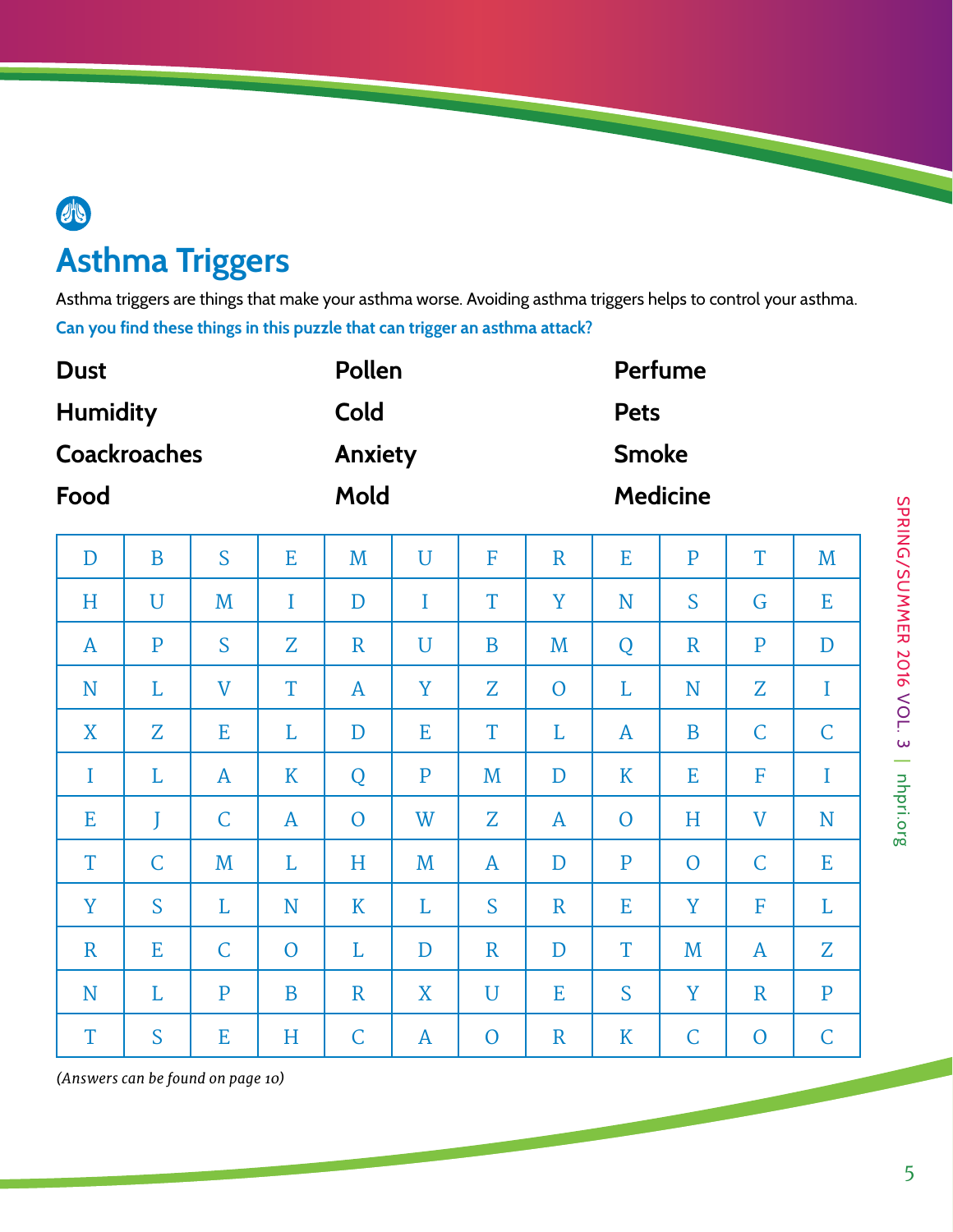### ●

## **There is a Lot to Learn When You Have Chronic Obstructive Pulmonary Disease (COPD)**

When you have COPD you need to know how it affects your lungs. Once you know this you can start to make changes that will help your breathing.



- Know about your medications and how they help you. There are many different medications and they help in different ways.
- Understand why it is that you have trouble breathing. Once you learn this you can learn ways to help you breathe better.
- Take things slowly. Hurrying and rushing will not help your COPD. It can cause you to have more trouble with your breathing. Learn how to pace your activity.

**Talk to your provider about your COPD. Learn the things you need to know so you can take good care of yourself. This will help you live the best life that you can with COPD.**

# 小曲〇必〇

### **Smoking or Using Tobacco Affects Chronic Conditions**

Quitting smoking or other tobacco use is very hard but it can be done. Most people know that using tobacco is bad for your health. You may not know that it is even worse when you have a chronic condition.

#### **Some chronic conditions:**

- Asthma
- Diabetes
- Chronic obstructive pulmonary disease (COPD)
- Heart Disease
- Coronary Artery Disease

Smoking or using tobacco when you have a chronic condition can cause complications. It can cause you to be in the hospital more often. It can even cause death.

Neighborhood has a program that can help you quit smoking or using tobacco. This program is called Quit for Life. You do not have to go to any appointments for Quit for Life. Help is provided over the phone.

For more information about Quit for Life, please call us at the member services number on the back of your Neighborhood insurance card.

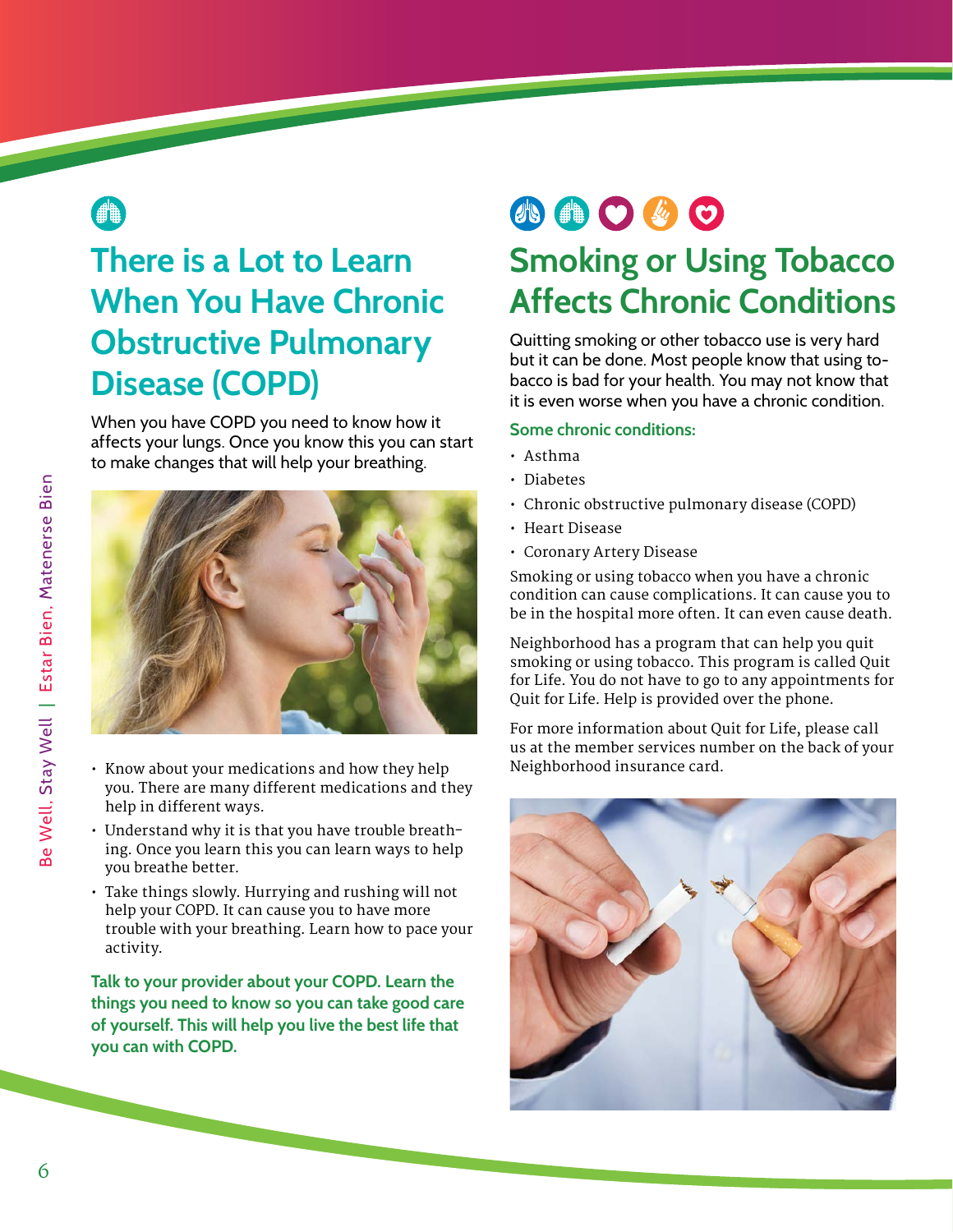# **ABOGO**

Try This Healthy Recipe

Eating a low-fat low carbohydrate diet can help keep your chronic disease under control. This recipe is sure to please everyone. Enjoy!

### **CHEESY CHICKEN MEXICALA**

### **NUTRITIONAL INFORMATION**

Services per recipe: 2 Amount Per Serving: Calories: 140 Total Fat: 4.1 grams Cholesterol; 59.3 mg Sodium: 259.4mg Total Carbohydrates: 2.0 grams Dietary Fiber: 0.4grams Protein: 23.9 grams

### **INGREDIENTS**

Chicken breast, no skin, 6 ounces Reduced fat Mexican Cheese, 1 ounce, 1/4 cup Salsa, 3 tablespoons

#### **DIRECTIONS**

Line a baking dish with aluminum foil. Put the chicken in the pan. Put a layer of cheese and a layer of salsa. Bake at 350 degrees until done.

### **To find more healthy recipes go to recipes.sparkpeople.com**

If you need help understanding this information in your language, please call us at 1-401-459-6009 and ask for Member Services. Si necesita ayuda para comprender esta información en su idioma, llámenos al 1-401-459-6009 y solicite hablar con el servicio de atención al cliente. Si vous avez besoin d'aide pour comprendre ces informations dans votre langue, appelez-nous au 1-401-459-6009 et demandez le Service aux membres. Se precisar de ajuda para entender estas informações no seu idioma, telefone para 1-401-459-6009 e solicite o Serviço de Atendimento aos Participantes. Чтобы получить информацию на родном языке, обратитесь в отдел по работе с клиентами (Member Services) по телефону 1-401-459-6009. បើលោកអ្នកត្រូវការជំនួយយល់ដឹងអំពីព័ត៌មាននេះជាភាសារបស់លោកអ្នក សូមហៅទូរស័ព្ទមកយើងខ្ញុំតាមលេខ **1-401-459-6009** ហើយសាកសួរផ្នែកសេវាកម្មសមាជិក(Member Services)។ ້ຖາທ່ານຕ້ອງການຄວາມຊ<sup>່</sup>ວຍເຫຼືອ ເພື່ອໃຫ້ເຂົ້າໃຈຂໍ້ມູນນີ້ເປັນພາສາຂອງທ່ານ, ກະລຸນາໂທຫາພວກເຮົາທີ່ເບີ 1-401-459-6009ແລະໃຫ້ຖາມຫາໜ່ວຍບໍລິການສະມາຊິກ. Nếu cần được giúp đỡ để hiểu thông tin này bằng ngôn ngữ của quý vị, xin gọi cho chúng tôi theo số 1-401-459-6009 và yêu cầu được nói chuyện với Dịch Vụ Hội Viên.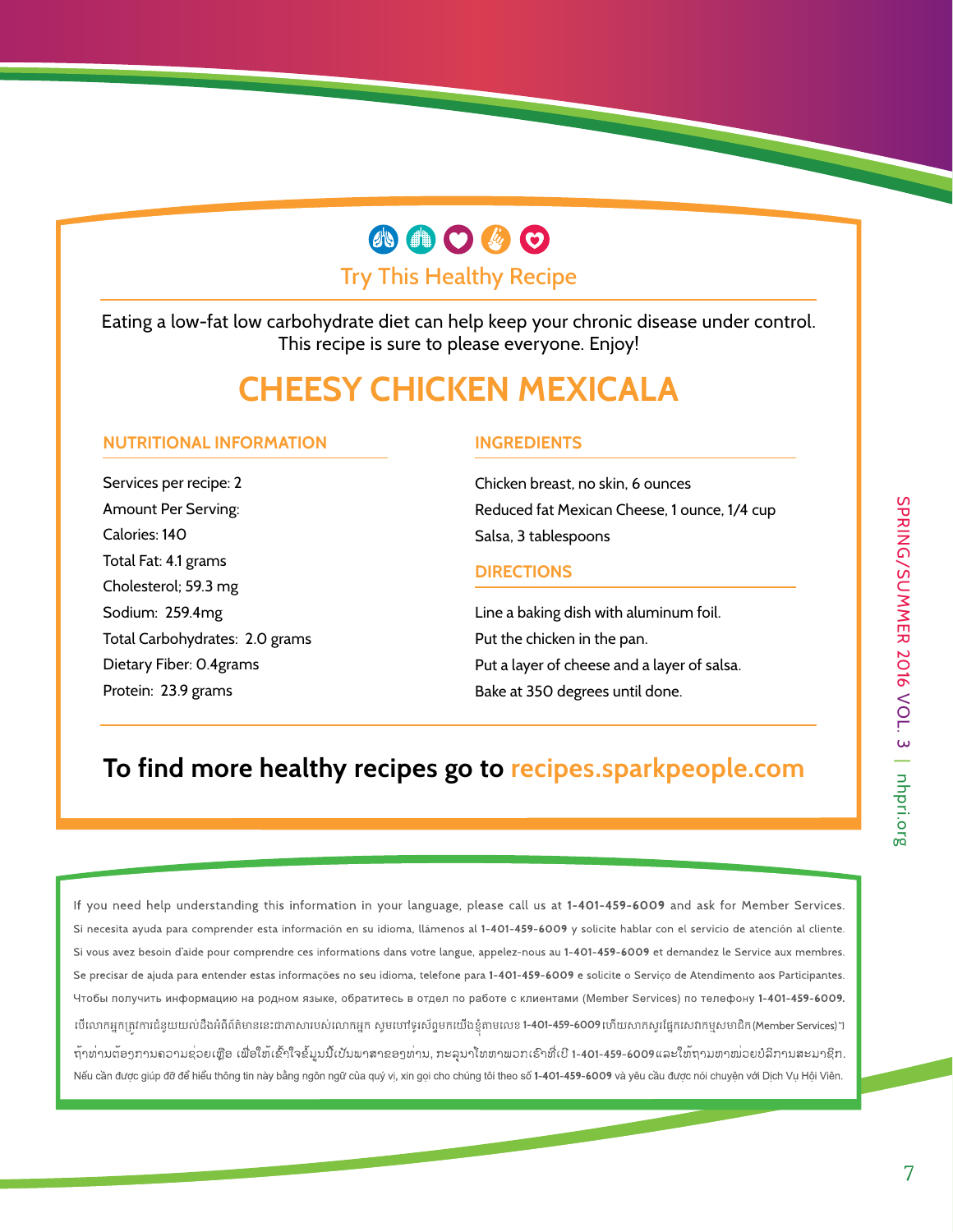## $\odot$ **You Should Know About Coronary Artery Disease (CAD)**

### **Know your risks:**

- Smoking
- High blood pressure
- Diabetes
- High Cholesterol
- Physical inactivity
- Overweight
- Stress



### **Things that can help you prevent CAD:**

- Keep a healthy blood pressure
- Quit smoking
- Take your medications
- Keep LDL (bad cholesterol) low and HDL (good cholesterol) high
- Eat more fruits, vegetables, and fish
- Eat less salt, fast foods, fatty meat and whole milk products
- Exercise. Talk with your provider first
- Keep a healthy weight. Ask your provider what a healthy weight is for you
- Learn how to deal with stress in a healthy way

**Talk to your provider about your risk for CAD.**

### 小自己的口 A Healthy Diet for Your Heart

**A healthy diet and lifestyle is the best way to prevent heart disease. If you already have heart disease, eating healthy is one of the things that can help prevent heart disease from getting worse.** 

- Learn which foods you should eat and which foods you should avoid.
- Learn to read food labels. This will help you understand what you are eating and whether or not it is something you should be eating.
- Pay attention to how much you eat. How much you eat is just as important as what you eat.

#### **For a healthy heart:**

- Eat more fruits and vegetables
- Eat less food at each meal
- Eat less fatty foods
- Eat more fiber and whole grains
- Eat less sugar
- Eat less salt

**Read food labels to know exactly what you are eating. These things can help you control your weight, blood pressure and cholesterol. This can help prevent and treat heart disease.** 

**Talk to your provider about other healthy changes you can make in your life.**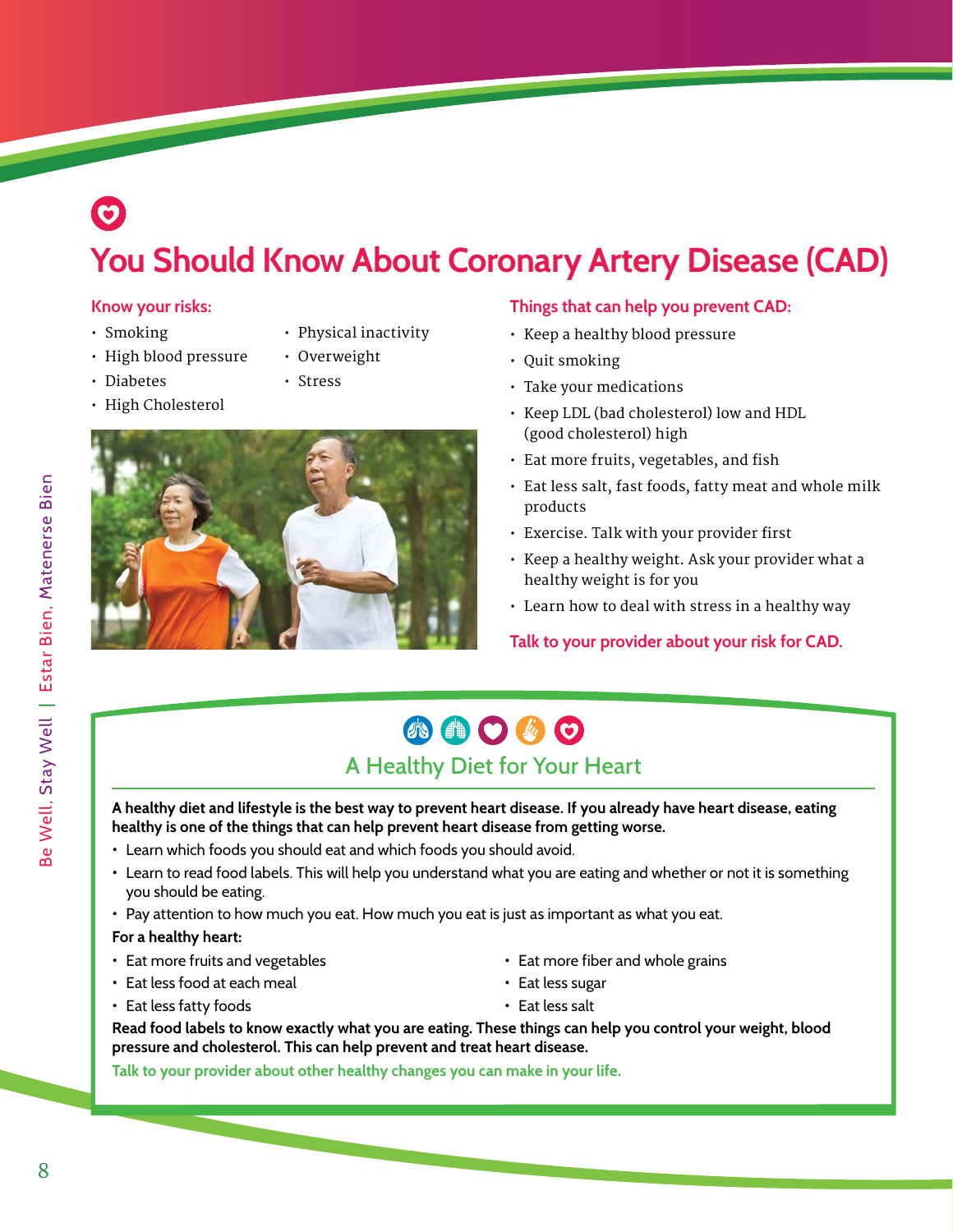# **Five Things You Should Know When You Have Heart Failure**

### **1. Pay attention to what you eat and drink**

- Too much salt (sodium) can cause fluid to build up in your lungs and your body. This can cause your legs, ankles, and stomach to become swollen. Too much salt can also make your breathing harder.
- Some people with heart failure need to limit the amount they drink. Talk to your provider about how much daily fluid you should have.

### **2. Pay attention to your weight**

- Gaining weight can be the first sign that your heart failure is getting worse.
- Weigh yourself every day. First thing in the morning is best and at the same time every day.
- Use the same scale every day and write down your weight.
- Call your provider right away if you gain 2 to 3 pounds in 24 hours or 5 pounds or more in 1 week.



### **3. Take all your heart failure medication**

- Take your medication exactly the way your provider told you.
- Do not skip or miss any medication.
- Do not stop your medications.
- Talk to your provider if you don't like the side effects.

## 小曲〇步〇

### Neighborhood Nurse Advice Line

The Nurse Advice Line is available to all Neighborhood members. It has caring nurses available 24 hours a day, 7 days a week. To talk to a nurse, call the Neighborhood Nurse Advice Line at **1-844-617-0563 (TDD/TTY 711)**.

#### **The nurses can help you with:**

- Deciding the best place to go for care; like your doctor, urgent care or emergency room
- Questions about your health concerns
- Questions about medications
- What you can do at home to take care of your health

The Nurse Advice Line is not an emergency service. **Call 911** if you think you are having an emergency.

### **4. Be active every day**

Being active can be hard for people with heart failure. Talk to your provider about an activity plan that works for you. Staying active can improve your heart function and help you have less symptoms.

### **5. Always be honest with your provider**

- Always tell your provider how you are feeling.
- Make sure your provider knows if you do not like something about your:
	- » Medicine
- » Activity plan
- » Diet
- » Any other treatment

**Your provider may be able to make some changes that will help.**